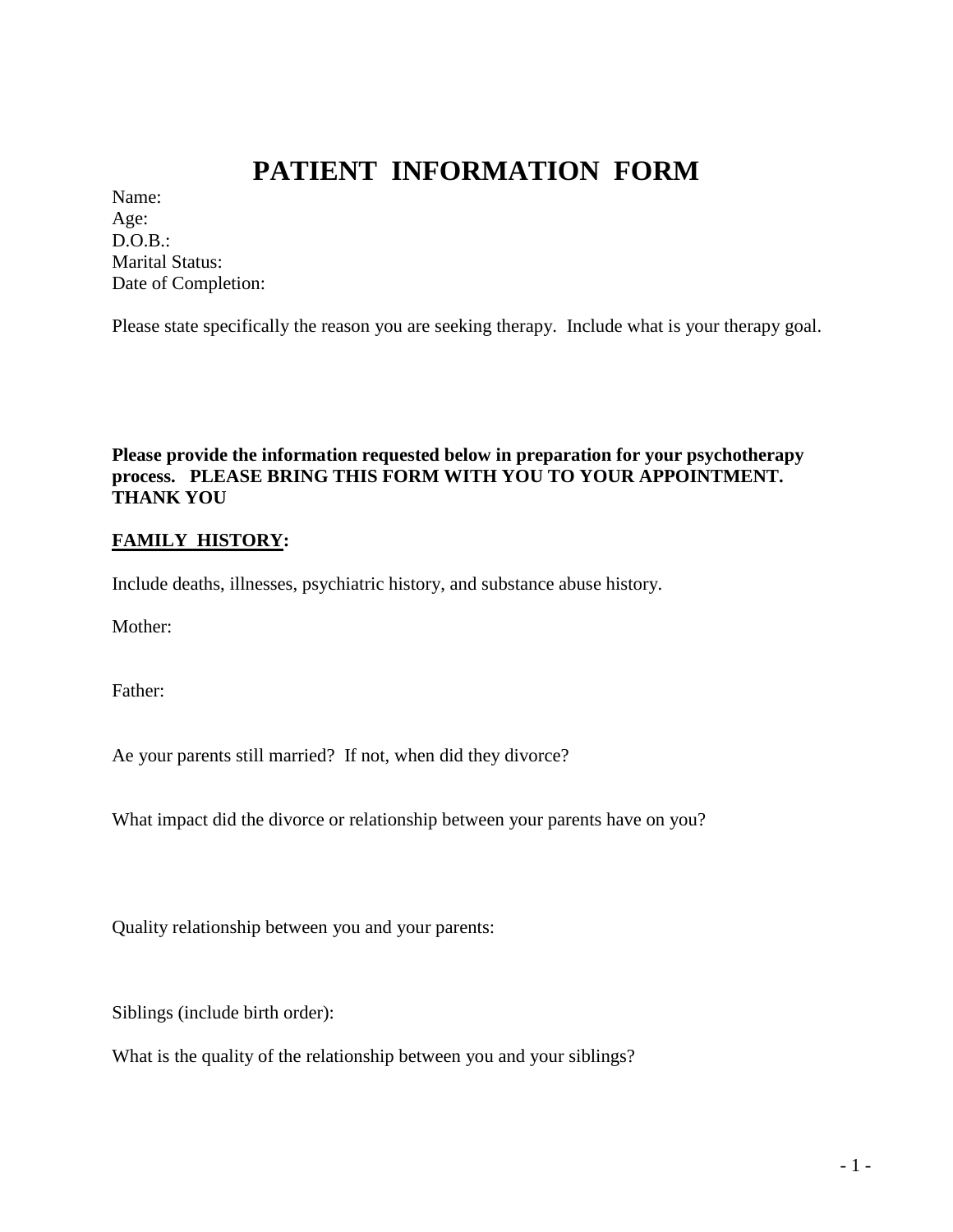#### **DEVELOPMENTAL HISTORY:**

Was there any abnormality in your gestation and/or birth?

Did you achieve developmental milestones (walking, talking, etc) at the usual times, early, late?

As a child were you the victim of physical or verbal abuse? At what ages? By whom?

Most meaningful event in your life.

What do you consider to be the worst experience in your life?

What do you consider to be the most memorable experience in your life?

What do you consider to be the most shaping experience of your life?

What experiences in your development do you believe contributed to your identity?

How would you describe your self-esteem?

How do you handle anger?

What experiences in your life demonstrate your ability to manage control and powerlessness?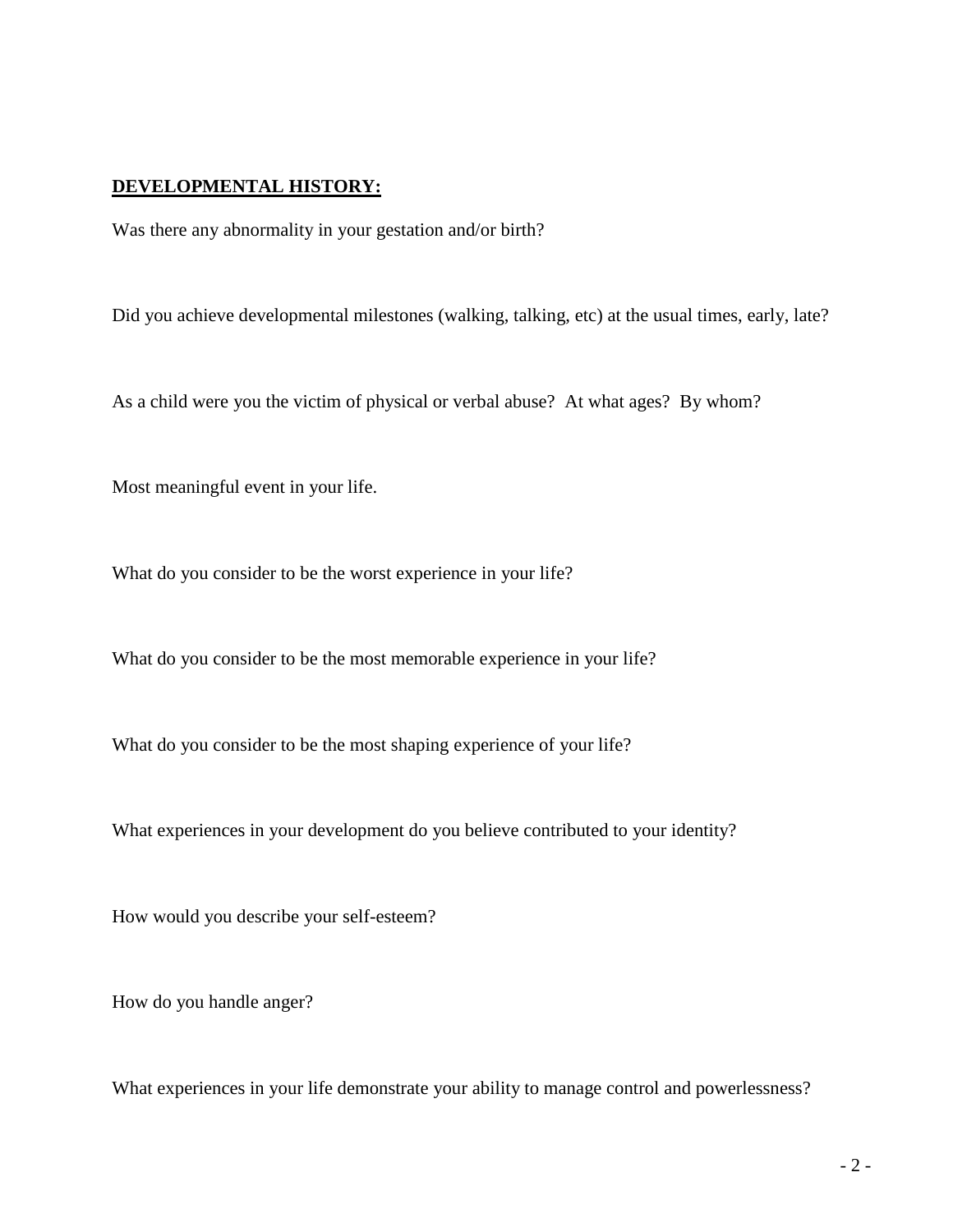## **EDUCATIONAL HISTORY:**

What is the highest educational level you have attained? (If college/professional training, please give dates, institutions, degrees)

Did you ever have to repeat a grade or have you ever failed a course?

Did you ever participate in any type of special education as a child or adolescent?

Did you have an IEP or 504? Which? For what?

Please describe your academic performance (excellent, above average, average, below average, poor) in – list date of graduation for each

Elementary school:

Middle/junior high school:

High school:

College:

Graduate school:

What types of extra-curricular activities did you participate in during:

Middle school: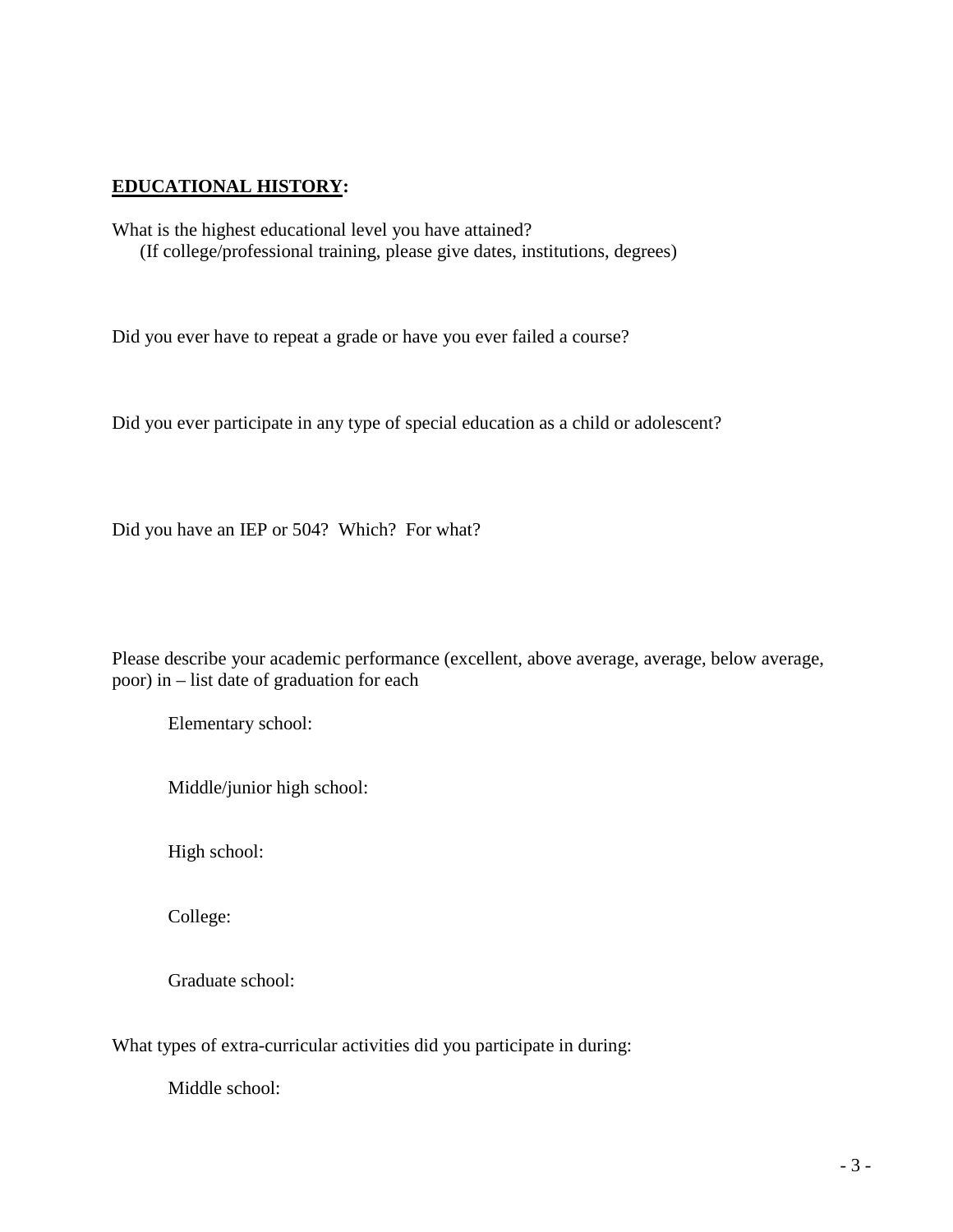High school:

College:

Among your classmates/peers, how popular were you in high school and college?

Please describe any behavior problems that you might have had at any point in your educational process:

Were you teased in school? For what?

## **OCCUPATIONAL HISTORY:**

Please list your adulthood employment history, beginning with your current position. Include dates and type of armed forces service, if applicable:

Position: Dates of Employment

Is your current income (combined income) adequate for your needs?

Are you currently experiencing any significant debt?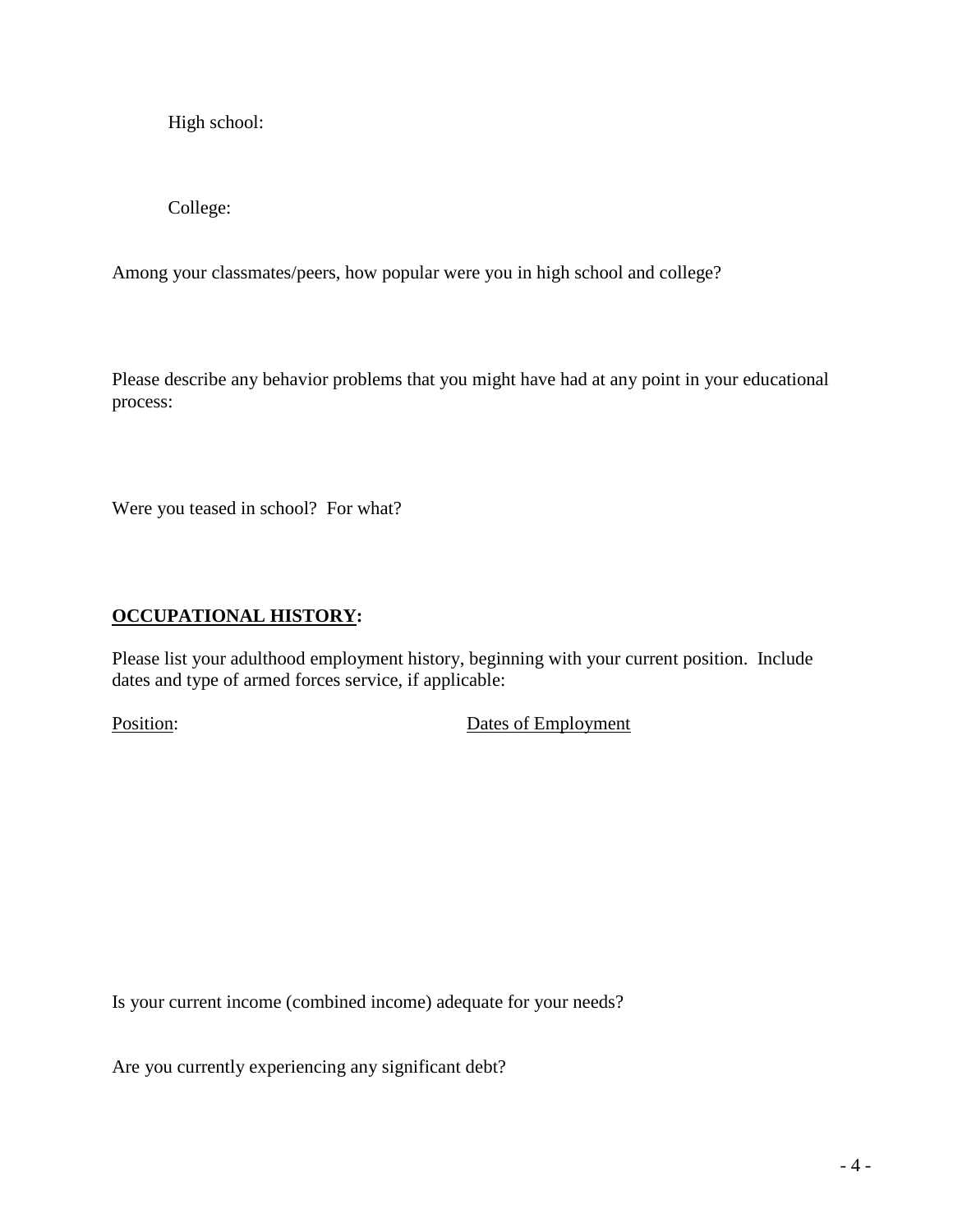Have you ever declared bankruptcy/felt you should declare bankruptcy? Explain.

# **RELATIONAL HISTORY:**

Do you have a significant other? Person's name?

How did you meet?

How long have you been together?

List all previous relationships in chronological order. Include partner's names, dates they began and dates they ended, why they ended and whether they were marital or non-marital:

Current Relationship/Marriage (partners name, age, health status, status of relationship):

Children (names, ages, from which relationship/marriage, how are they doing currently?

## **SOCIAL HISTORY:**

Do you (you and your significant other) have friends that you socialize with?

Describe the relationships (how many friends do you have, how much time do you spend with them, are they close friendships or just social interactions, what types of thing do you do together.

If not, why not? (shyness, not interested in having friends, don't meet anyone, new to area, no free time, etc.)

What are your hobbies/interests?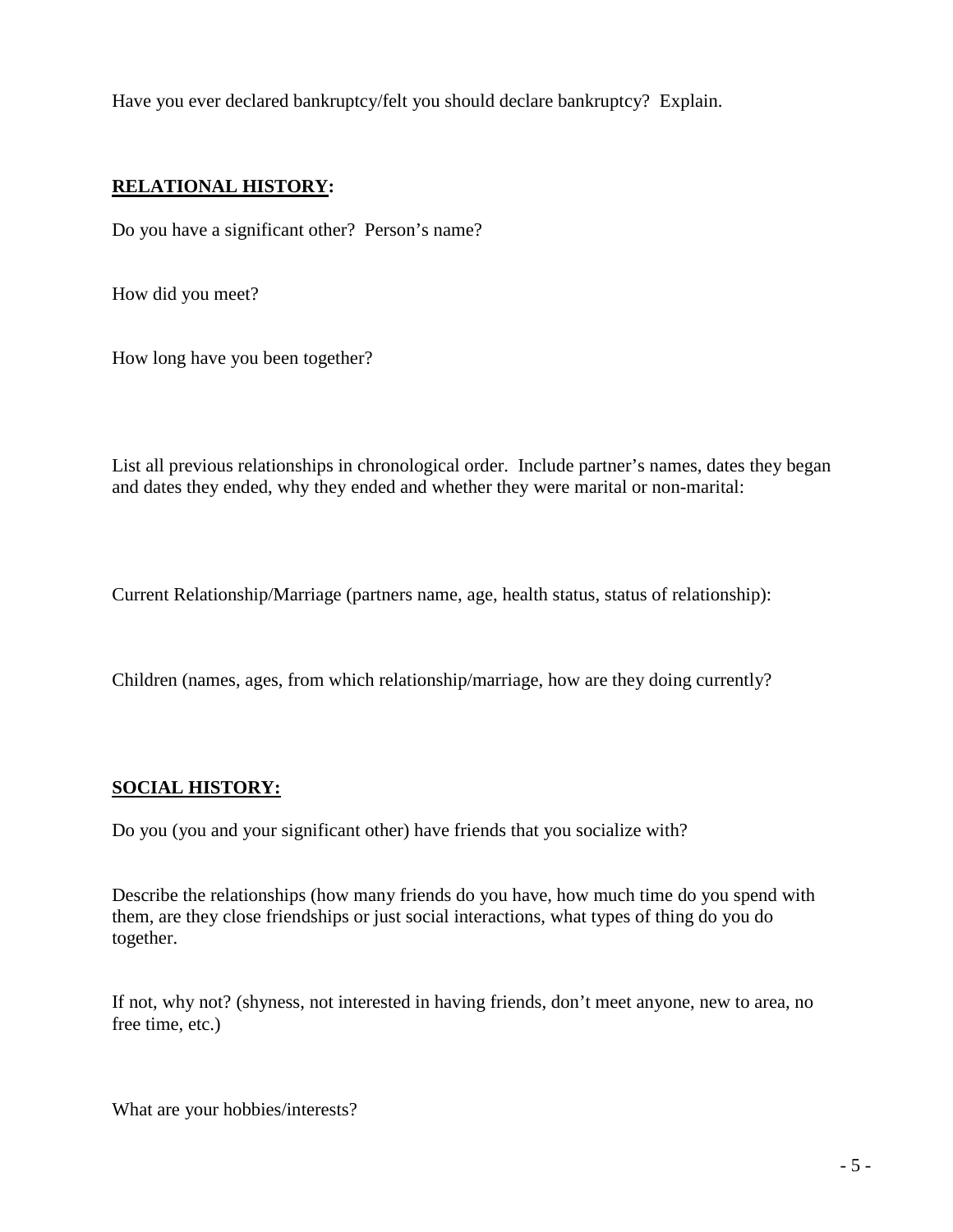If you are not in a relationship, describe your relationships, how you met, the quality of the relationships and how they ended.

How did your relationships play into your emotional/psychological issues?

## **RELIGIOUS HISTORY:**

Did your parents raise you within a particular religious tradition? If yes, which one?

How were your parents attitudes about parenting influenced by their religious practices?

Do you practice a particular religious tradition as an adult? If yes, which one?

How, if at all, do your religious beliefs impact upon your attitudes about your daily living?

# **LEGAL HISTORY:**

Have you ever been arrested? (please give dates, circumstances, outcome)

Have you ever been charged with a crime? (please give dates, circumstances, outcome)

Have you ever been involved in any type of litigation? (please provide details)

What have been your interactions with the legal system?

## **HEALTH HISTORY**

Please list all medications you are currently taking, including dose and how often per day you take the medication:

Please list any drug allergies that you have, and what your reaction has been when you have taken the drug in the past: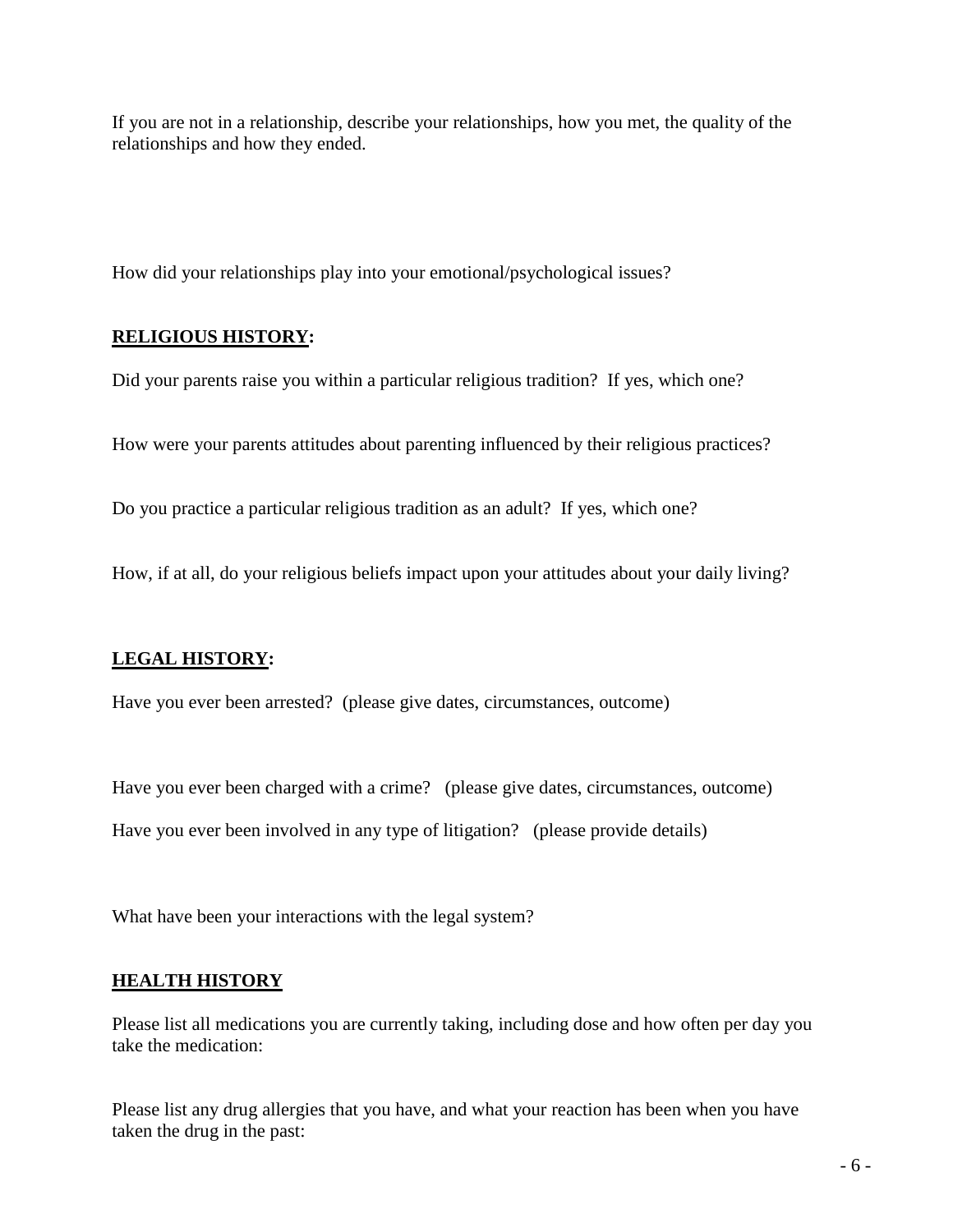Please list any chronic medical problems that you have (e.g. asthma, high blood pressure, diabetes):

Please list dates and types of surgery that you have had:

Please list dates and types of significant acute illness that you have had:

Please indicate whether and when you have ever had:

Seizure(s):

Loss of consciousness:

Head trauma:

Have you ever been tested for HIV?

If yes, please list the date(s) and test results?

Do you have medical insurance?

## **PSYCHIATRIC HISTORY:**

Have you ever been hospitalized for a psychiatric problem (inpatient)? Please give dates, location, problem for which you were hospitalized, and type of treatment:

Please list any present or past outpatient mental health services you have received, including dates, presenting problem, and duration of your treatment:

Please list any medication you have taken for problems with mood, anxiety, or other psychological or psychiatric difficulty: